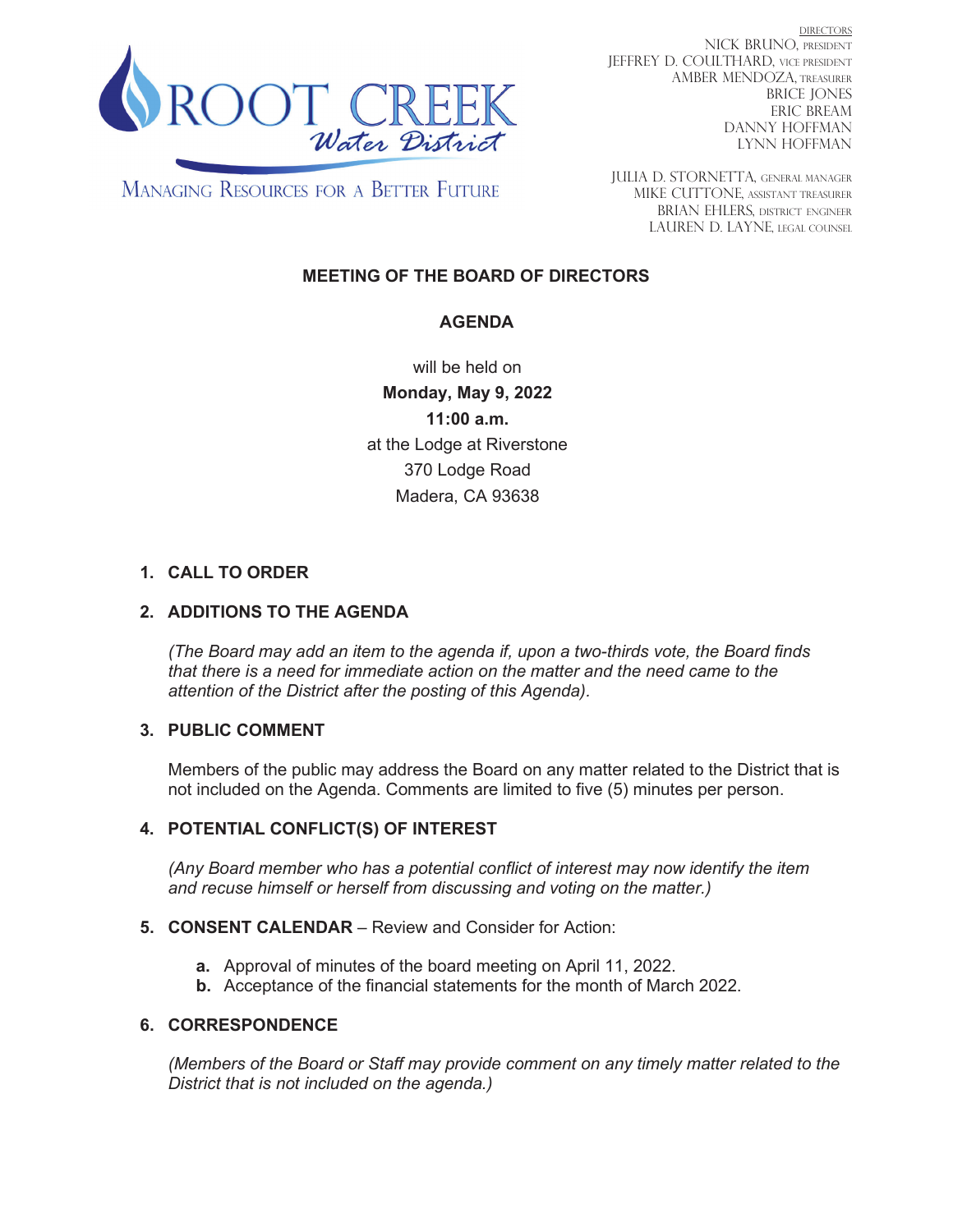### **7. COMMITTEE REPORTS**

### **a. Water Supply and Utilization ad hoc Committee**

- **8. BOARD ACTION ITEMS**  The Board may take action on any of the following items:
	- **a.** RT Diversified Contract Review and consider action to amend agreement for services with RT Diversified related to wastewater management services.
	- **b. Water Supply and Utilization** Review and consider action to adopt a Ninth Amendment to Water Supply Agreement between Wonderful Nut Orchards, LLC. and Root Creek Water District.
	- **c. Delinquency Management Schedule** Review and consider action to adopt a 2022 procedural schedule for management of delinquent municipal service invoices.
	- **d. Finance Committee** Review and consider action to establish a Finance Committee.
- **9. DISTRICT ENGINEER'S REPORT** The Board may take action on any of the following items:
	- **a.** Operations Monthly Report
	- **b.** Other District Matters
- **10. LEGAL COUNSEL REPORT** The Board may take action on any of the following items:
	- **a.** Legislation
	- **b.** Other District Matters
- **11. GENERAL MANAGER'S REPORT** The Board may take action on any of the following items:
	- **a.** Monthly Operations
	- **b.** Water Supply Update
	- **c.** Water Supply Contracts Update
	- **d.** Road 40 Road Repair
	- **e.** Other District Matters

# **12. ADJOURN**

**• ACCOMMODATIONS FOR PERSONS WITH DISABILITIES** 

<sup>•</sup> Items on the Agenda may be taken in any order.

<sup>•</sup> Action may be taken on any item listed on the Agenda.

<sup>•</sup> Writings relating to open session Agenda items that are distributed to members of the Board of Directors will be available for inspection at the District office, excluding writings that are not public records or are exempt from disclosure under the California Public Records Acts.